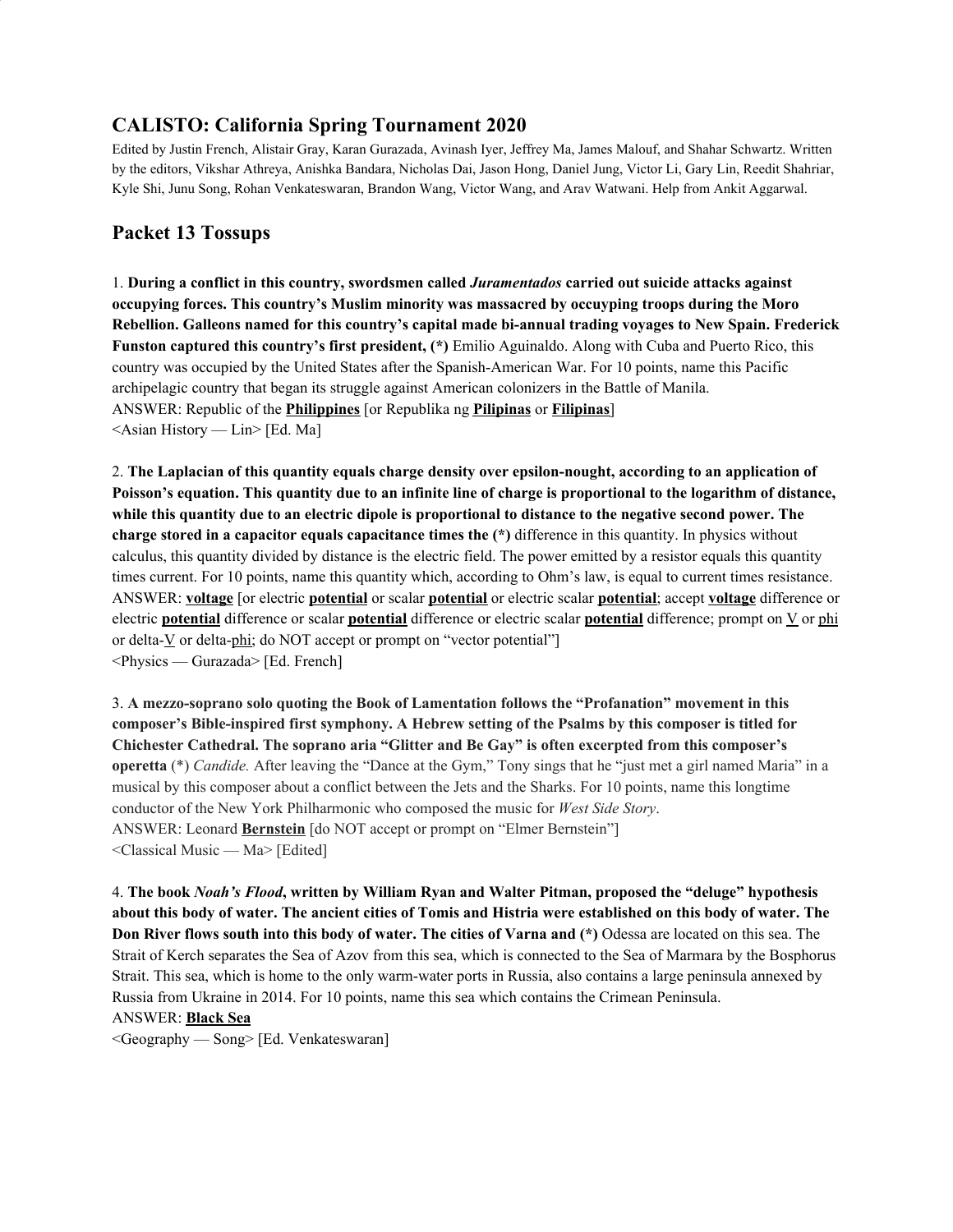5. **This author wrote about Cudjo Lewis' experience in the trans-Atlantic slave trade in the posthumously published novel** *Barracoon.* **Alice Walker described a search for this author's unmarked grave in the** *Ms.* **magazine article "Looking for" this author. One of this author's characters experiences a sexual awakening under a pear tree before her grandmother sets her up with (\*)** Logan Killicks. That character is later forced to shoot her husband Tea-Cake during a hurricane after he contracts rabies. For 10 points, name this author who described Janie Crawford's life in Eatonville in her novel *Their Eyes Were Watching God.* ANSWER: Zora Neale **Hurston**

<Long Fiction — Shahriar/Schwartz> [Ed. Schwartz]

6. **On this holiday, people proclaim that any number of blessings would have been "enough for us" while** chanting "Dayenu" (die-eh-noo). A song performed during this holiday describes a goat, who is eaten by a cat, who is then bitten by a dog, and so forth. That song, "Chad Gadya" (HUHD GAHD-yah), describes the smiting **of the (\*)** Angel of Death. The youngest family member traditionally asks, "Why is tonight different from all other nights?" as part of this holiday's "four questions." On this holiday, practitioners eat matzah to symbolize the unleavened bread that Jews had to eat while fleeing Egypt. For 10 points, name this Jewish holiday that commemorates the story of Exodus.

ANSWER: **Passover** [or **Pesach**; prompt on the Seder by asking "What holiday is the Seder part of?"] <Religion — Schwartz> [Edited]

7. **One country in this conflict escaped destruction after the Battle of Kunersdorf when Empress Elizabeth** suddenly died. A string of British victories in this war led one year to be termed the Annus Mirabilis. This **conflict was preceded by a shift of traditional alliances between countries called the Diplomatic Revolution. (\*)** George Washington started this war by firing on French troops at Fort Duquesne (doo-KANE). France lost control of Canada to Great Britain in this war's North American theatre, which was known as the French and Indian War. For 10 points, name this "first global war" that lasted from 1756 to 1763, its namesake period of time. ANSWER: **Seven Years'** War [accept Third **Silesian** War before "George Washington"; prompt on French and Indian War before mention]

<European History — Hong> [Edited]

8. A character created by this author tells his grandson a story about a group of hens who peck a fox nearly to death to protect their nest. In another novel by this author, the title character is conceived when Consuelo sleeps with a gardener, who is dying of a snakebite. A novel by this author begins with a girl writing, "Barrabas came to us by the sea" in her journal. In that novel by this author, (\*) Rosa's death by poison causes Clara to stop speaking for nine years, until she meets Esteban Trueba. For 10 points, name this author of *Eva Luna* and *The House of the Spirits*, a Chilean novelist.

ANSWER: Isabel **Allende**

<Long Fiction — Schwartz> [Edited]

9. **The Marshallian demand term in the Slutsky equation represents an effect that occurs when this variable changes. In Keynesian analysis, menu costs lead to this variable being sticky. Monopsony power allows firms to set this variable, while firms in perfect competition are (\*)** "takers" of this variable. Deadweight loss is a consequence of floors or ceilings on this variable, which result in an inefficient vertical gap between levels of this variable on plots of supply and demand curves. Those plots of supply and demand curves have axes corresponding to quantity and this variable. For 10 points, name this amount of money needed to buy a product. ANSWER: **price** [or **price** level or aggregate **price** level]

<Economics — Gray> [Edited]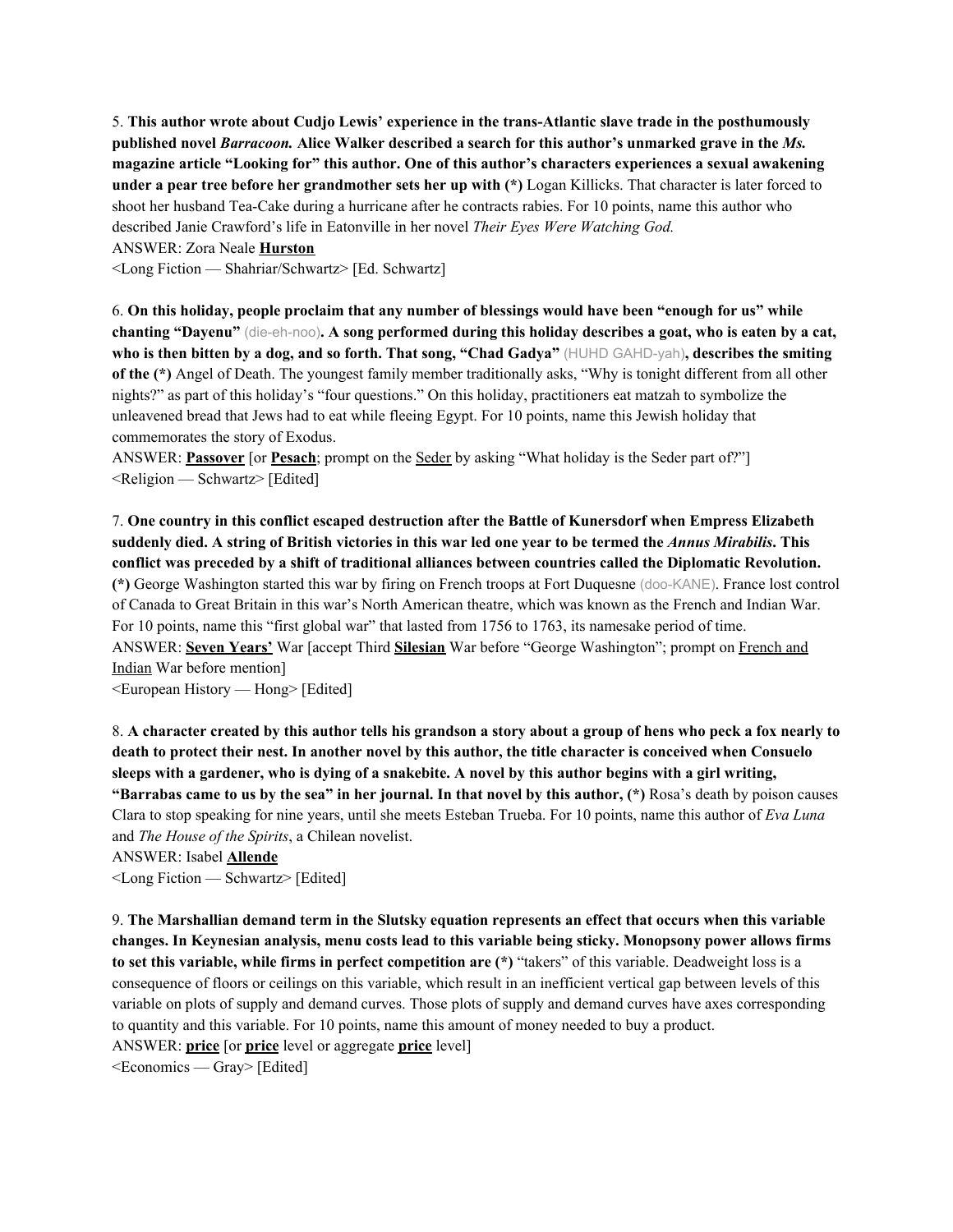10. **One infection of this organ can be identified by the presence of urea in a patient's breath.** Enterochromaffin- like cells in this organ secrete histamine in response to a hormone secreted by this organ's G cells. Intrinsic factor is secreted by this organ's parietal cells. *Helicobacter pylori* creates ulcers in this **organ, in which zymogenic chief cells secrete (\*)** pepsinogen. Chyme is created in this organ, which is lined by a layer of mucus. The pyloric sphincter connects this organ to the small intestine. Gastrin promotes the release of hydrochloric acid in this organ. For 10 points, name this digestive organ whose "acid" breaks down food. ANSWER: **stomach** [accept **stomach** infection or **stomach** lining or **gastric** mucosa or **gastric** chief cells or **stomach** acid or **gastric** acid]

<Biology — Schwartz> [Ed. Gurazada]

11. A poem from what is now this country praises a man "for his valor, and for his virtues more" and **commands him to "proceed" with "virtue on thy side." That poem invokes a "celestial choir" and is** addressed to one of this country's leaders. A poet from what is now this country described being "wakened... **with thund'ring noise" by a (\*)** fire that burnt down her house. A collection by that poet calls her "The Tenth Muse Lately Sprung Up In" this country. For 10 points, name this home country of Anne Bradstreet and Phillis Wheatley, the latter of whom addressed a poem "To His Excellency General Washington." ANSWER: **America** [or the **United States** of America or **U.S.** or **U.S.A.**; accept Colonial **America**] <Poetry — Schwartz> [Ed. French]

12. **Greco-Bactrian syncretization resulted in the first sculptural depictions of this figure as earlier depictions** showed only a pair of footprints. A giant statue of this figure is carved into a cliff at Lèshan. Another statue of this figure is called "emerald" due to its green color and is housed in the Grand Palace in (\*) Bangkok. Hindu iconographic influences resulted in this figure's hands often being in different positions called *mudras*. In 2001, the Taliban destroyed two sandstone statues of this figure in Bamiyan. For 10 points, name these religious figures who have attained nirvana.

ANSWER: **Buddha** [or **Siddhartha** or **Siddhattha** or Siddhartha **Gautama** or Siddhattha **Gotama** or **Gautama** Buddha or Shakyamuni **Buddha**; accept Walking **Buddha** or Leshan Giant **Buddha** or Emerald **Buddha**; accept **arhat** or **bodhisattva** or other specific buddhas before "Leshan" ] <Sculpture — Li/Venkateswaran/Ma> [Ed. French]

13. **According to Herodotus, this ruler's corpse was beheaded after he was defeated by the queen of the Massageteans, Tomyris. This ruler defeated his grandfather, Astyages, in order to conquer the Medes. The** city of Sardis was besieged by this ruler after an unsuccessful invasion by the Lydian king Croesus. This ruler **created a system of provincial governors known as (\*)** satraps. This ruler condemned the Babylonian king Nabonidus in an inscription that was popularized as the oldest known declaration of human rights. The Babylonian captivity was ended by, for 10 points, what founder of the Achaemenid Empire?

ANSWER: **Cyrus** the **Great** [or **Cyrus II** or **Koresh II** or **Kurush II** or **Kourosh II** or **Cyrus** the **Elder**; prompt on Cyrus or Koresh or Kurush or Kourush; do NOT accept or prompt on "Cyrus the Younger"] <Ancient/Classical History — Shahriar> [Ed. Athreya]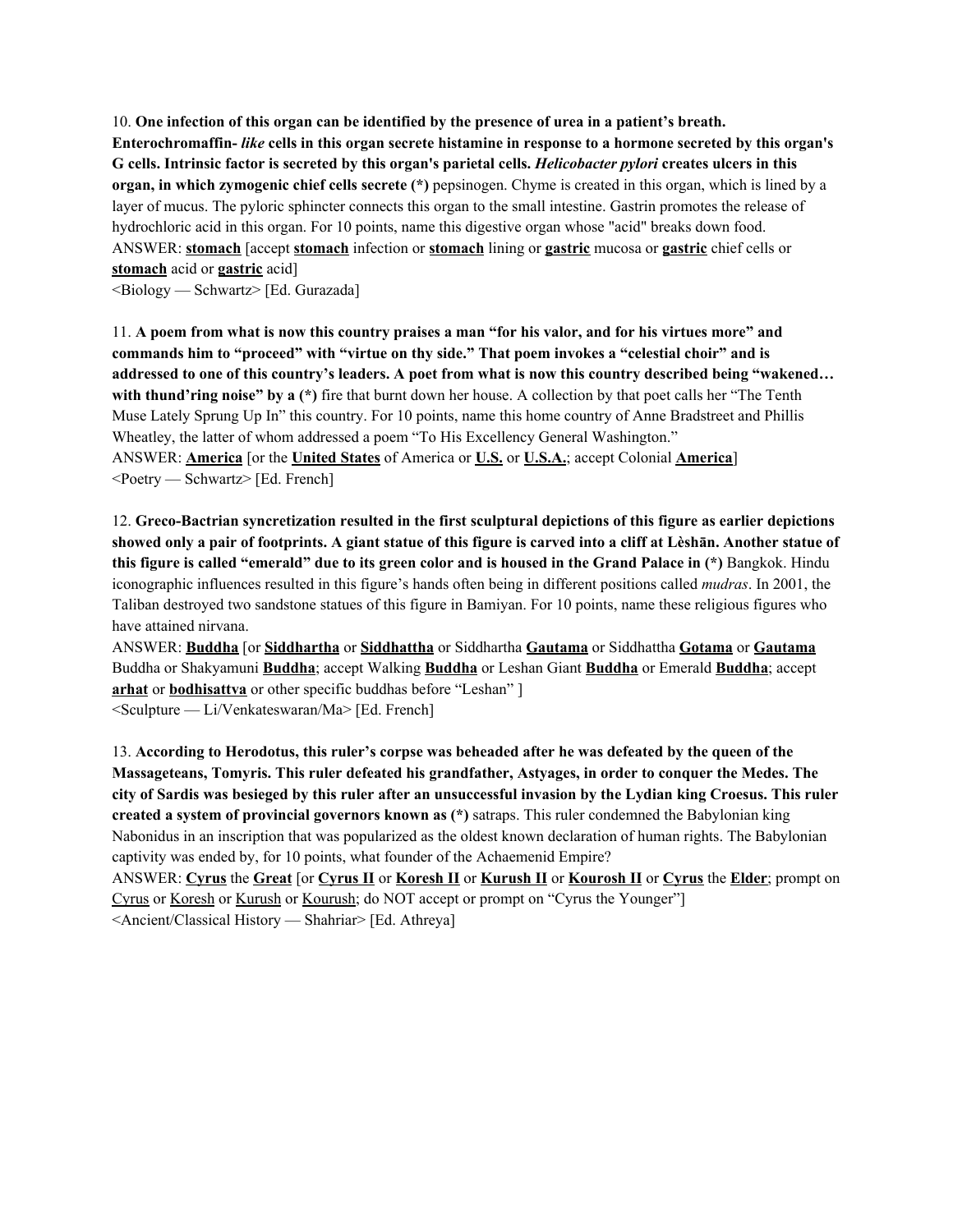14. **Criteria including biochemical inertness and membrane impermeability were used to create a list of** twenty of these things named for Norman Good. Limestone forms one of these things in soil in response to **acid rain. An equation that sets the sum of (\*)** pKa and the logarithm of quantity conjugate base concentration over acid concentration equal to pH is used to describe the behavior of these things. One of these things based on the bicarbonate ion is found in blood. The Henderson-Hasselbalch equation can be used to find the pH of these things. For 10 points, name these things which contain a weak acid and conjugate base and counter changes in pH. ANSWER: **buffer**s [or **buffer** solutions or pH **buffer**s or hydrogen ion **buffer**s; prompt on solutions; prompt on any answer mentioning a system containing both an acid and its conjugate base or a system containing both a base and its conjugate acid]

<Chemistry — Gurazada> [Ed. Bandara/Gurazada]

15. **Project Greek Island secretly built one of these structures at the Greenbrier Resort in West Virginia. Another one of these structures is at Raven Rock Mountain, Pennsylvania. The former headquarters of NORAD was in one of these structures in the Cheyenne Mountain Complex. Enver Hoxha mandated building thousands of these structures around (\*)** Albania. Since 1963, the Swiss government has mandated including these structures in every new building. Adolf Hitler commited suicide in one of these structures. For 10 points, name these fortified structures designed to protect inhabitants from attacks.

ANSWER: **bunker**s [or **nuclear shelter**s or **bomb shelter**s; prompt on shelters or descriptions of underground structures]

<Mixed/Other Academic — Song> [Edited]

16. A song in this musical pays tribute "to apathy, to entropy, to empathy, ecstasy" and begins with a mock funeral to an Akita that leapt out of a 23rd floor apartment. In this musical, a man is seduced by a dancer who looks like his dead girlfriend in the song "Light My Candle." That man plays a guitar solo reminiscent of **Musetta's Waltz in this musical's song (\*)** "La Vie Boheme." This musical's opening number begins with the lyrics "Five hundred twenty-five thousand six hundred minutes." For 10 points, name this musical about New York artists struggling with AIDS and the cost of living.

ANSWER: *Rent*

<Musicals — Gray> [Ed. French]

17. **This president claimed that he would "never apologize for the United States of America" after the USS** Vincennes shot down an Iranian flight. At the nominating convention for this president, a speech decrying the "prophets of doom" and declaring there was a "war... for the soul of America" was given by Pat Buchanan. **This president attacked his opponent for being "soft on crime" in the (\*)** Willie Horton advertisement. This man proclaimed "Read my lips: no new taxes" at the 1988 Republican National Convention. For 10 points, name this president who succeeded Ronald Reagan, the father of the 43rd president.

ANSWER: George **H. W. Bush** [or George **Herbert Walker Bush** or George **Bush Senior** or **Bush 41**; accept any answer referring to the elder Bush; prompt on Bush or G. Bush or George Bush; do NOT accept or prompt on "George W. Bush" or any answer referring to the younger Bush]

<US History — Shahriar> [Ed. Iyer]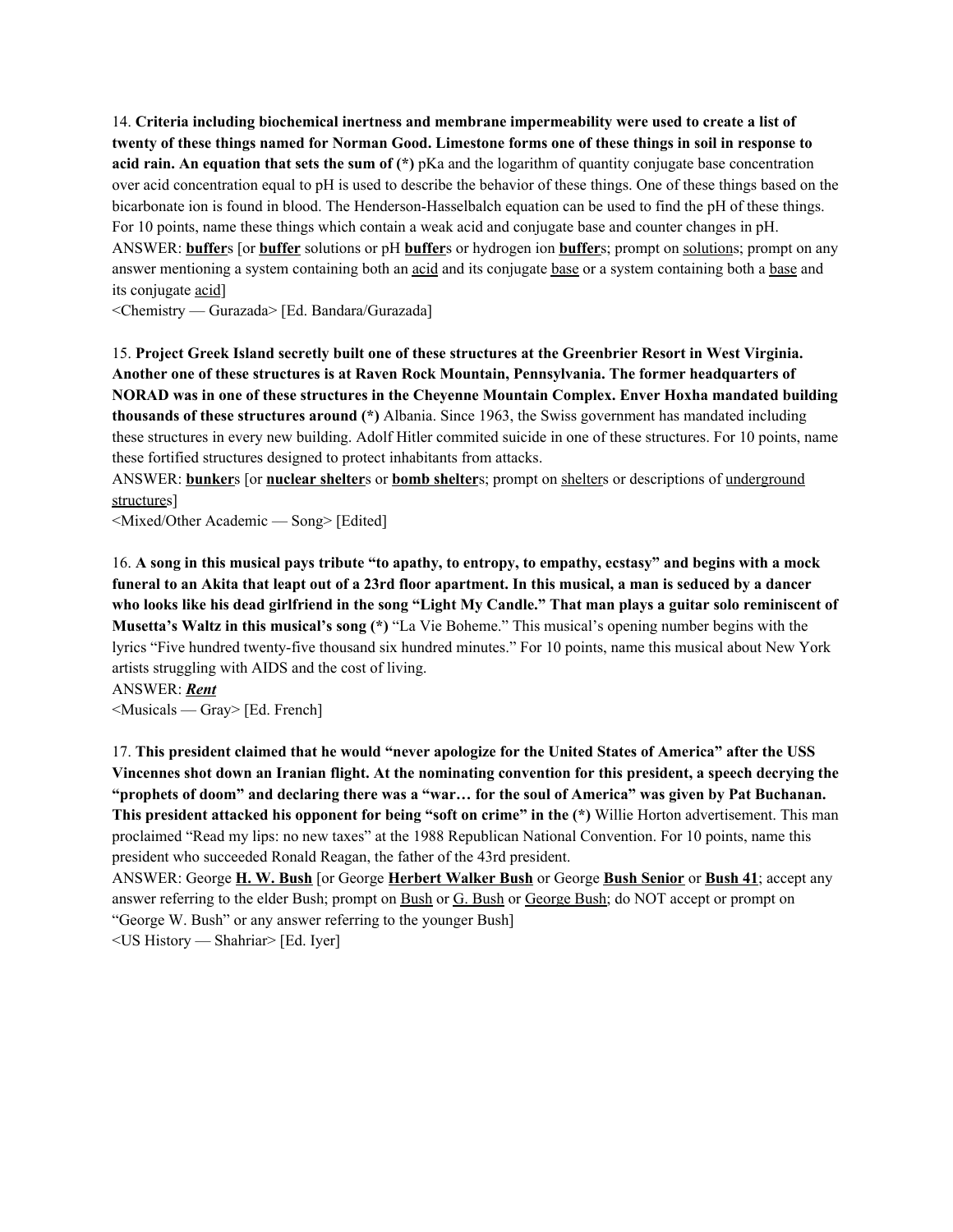18. In one scene, this character advises his companion, "It were not for your quiet nor your good... to let you know my thoughts." This character remarks "I will wear my heart upon my sleeve / For daws to peck at" before warning a senator that his daughter is making "the beast with two backs." This character murders his **wife (\*)** Emilia after she admits that this character bid her steal a strawberry-embroidered handkerchief, which this character plants with Cassio. This character calls jealousy the "green-eyed monster" as he manipulates the title general into strangling Desdemona. For 10 points, name this "honest" villain of *Othello*.

### ANSWER: **Iago**

<Drama — Schwartz> [Ed. French]

19. **This compound is the heaviest compound created in the photocatalyzed Chapman cycle. Pollutants classified as volatile organic compounds or oxides of nitrogen contribute to the dangerous ground-level presence of this compound. Dobson units were first created to measure the concentration of this compound. The Montreal Protocol banned (\*)** chlorofluorocarbons in response to the discovery of a "hole" over Antarctica lacking this compound. A layer of this compound in the stratosphere absorbs most harmful UV radiation. For 10 points, name this reactive molecule made up of three oxygen atoms.

ANSWER: **ozone** [or **trioxygen** or **O<sup>3</sup>** (O-three); accept **ozone** layer or **ozone** hole or ground-level **ozone** or tropospheric **ozone**]

<Atmospheric Science — Schwartz> [Ed. French]

20. In this text, a member of a low class cuts off his thumb to appease his teacher. A woman in this text blindfolds herself to share the pain of her blind husband. Another character in this text attempts to disrobe a woman, but she is saved by a prayer that makes her clothes endless. That disrobement occurs after a **character in this text is forced into (\*)** exile along with his brothers after losing a rigged dice game. In this text, Draupadi (DRAU-pah-dee) becomes the wife of the Pandavas (PAHN-duh-vahs), who fight against the Kauravas (kau-ruh-vahs) in the Kurukshetra (KOO-"rook"-SHAY-truh) War. Krishna convinces Arjuna that it is just to fight his cousins in, for 10 points, what ancient Indian epic that contains the *Bhagavad Gita* (BUH-guh-vuhd GEE-tah)? ANSWER: *The Mahabharata* (MUH-hah-BAH-ruh-tah)

<Mythology — Athreya> [Ed. Venkateswaran]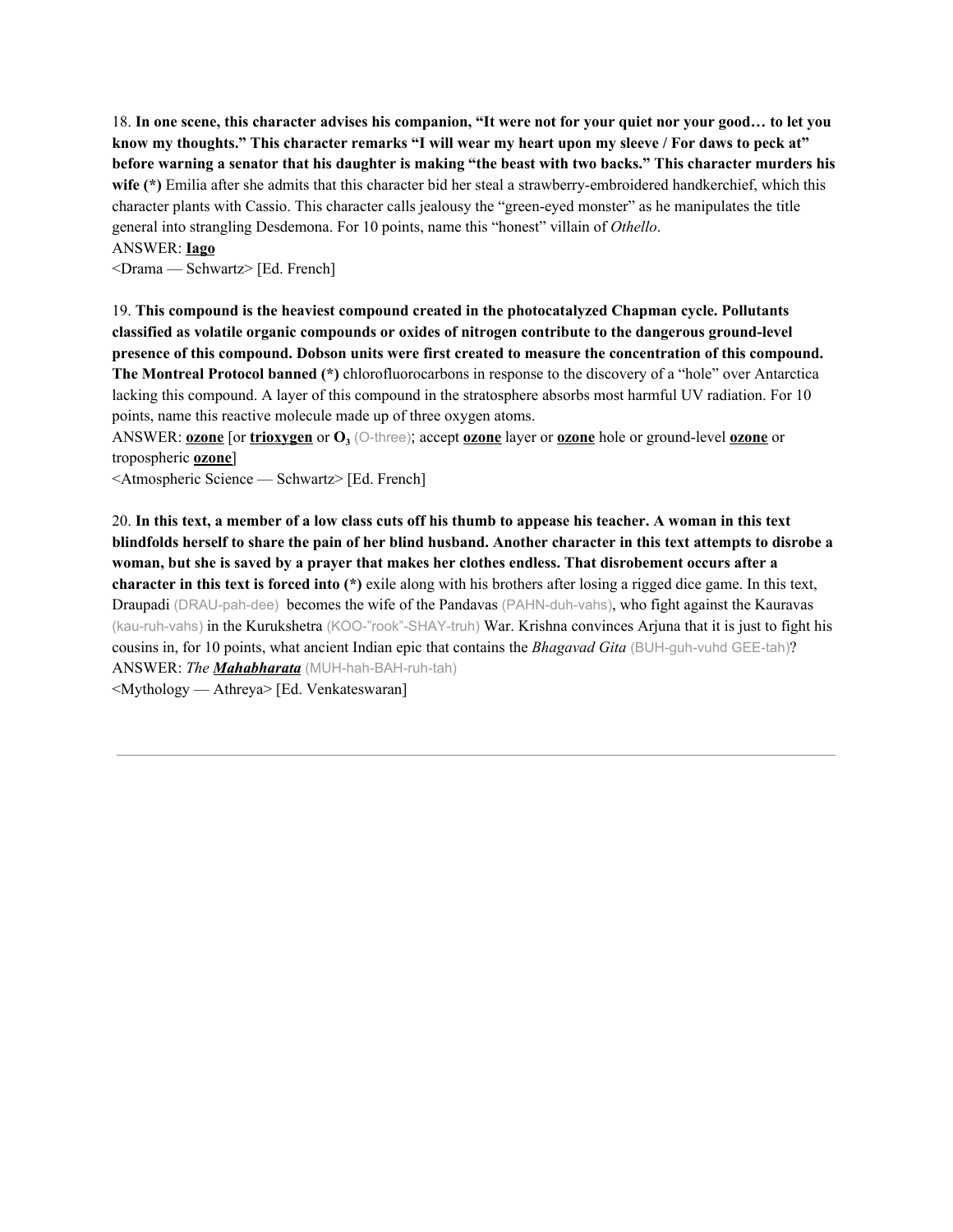## **Packet 13 Bonuses**

1. Protests in this city erupted after the introduction of a bill that would allow extradition to mainland China. For ten points each:

[10] Name this city, a Special Administrative Region of China, where, in 2019, protesters have been calling for Chief Executive Carrie Lam to step down.

ANSWER: **Hong Kong** [or **Hong Kong** Special Administrative Region of the People's Republic of China] [10] The Chinese government demanded that employees of this Hong Kong-based airline who participated in the protests be barred from entering China. Consequently, this company's CEO, Rupert Hogg, resigned.

#### ANSWER: **Cathay Pacific** Airways

[10] Protesters in Hong Kong have widely used these objects to defend themselves from pepper spray and tear gas. A 2014 "movement" of Hong Kong pro-democracy protests was named after these objects.

#### ANSWER: **umbrella**s

<Current Events — Song> [Edited]

2. At the end of this novel, Shimamura feels "the Milky Way [flow] down inside him with a roar" after Komako rescues Yoko from a cocoon warehouse fire. For 10 points each:

[10] Name this novel, in which Shimamura has an affair with the geisha Komako at a village with hot springs. ANSWER: *Snow Country* [or *Yukiguni*]

[10] This author wrote *Snow Country*. He also detailed Otake's defeat of Honinbo Shusai in the title game of his novel *The Master of Go*.

ANSWER: Yasunari **Kawabata** [accept names in either order]

[10] Yasunari Kawabata was from this country. Another author from this country, Kenzaburō Ōe (oh-ay), based many characters on his son Hikari.

ANSWER: State of **Japan** [or **Nippon**-koku or **Nihon**-koku]

<Long Fiction — Venkateswaran> [Edited]

3. Konstantin Batygin (ba-tee-gin) and Michael Brown proposed the existence of this object in 2016. For 10 points each:

[10] Name this object, whose gravitational effects would explain unusual clustering in orbits of trans-Neptunian objects. This object, if it exists, is likely five to ten times Earth's mass and between 400 and 800 astronomical units from the sun.

ANSWER: **Planet Nine** [accept **Planet X** or **Jehosaphat** or **George**; accept any answer indicating a potential ninth planet]

[10] This object was considered the ninth planet until it was officially demoted to a dwarf planet in 2006. This object was observed in 2018 by the New Horizons probe and is orbited by the large moon Charon.

#### ANSWER: **Pluto**

[10] Efforts to detect Planet Nine have included WISE (wise), a telescope that uses this form of electromagnetic radiation. This radiation's wavelength is generally measured in micrometers.

#### ANSWER: **infrared** radiation [or **IR**]

<Astronomy — Gurazada> [Edited]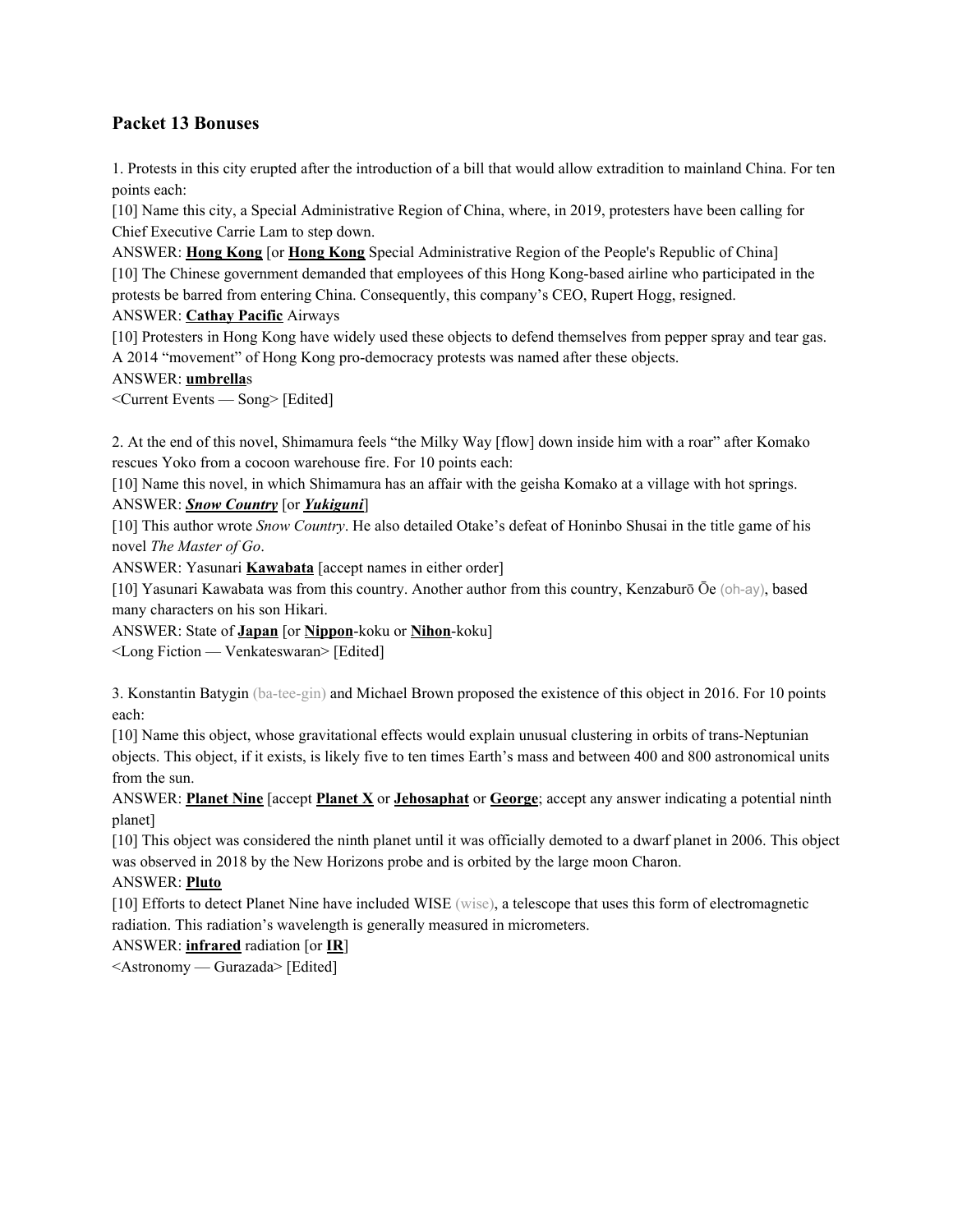4. This artist included Savonarola among theologians arguing about the Eucharist in one work. For 10 points each: [10] Name this artist who produced the frescos *Parnassus* and *The Disputation of the Holy Sacrament* on a commission from Julius II to paint the Stanza della Segnatura.

ANSWER: **Raphael** [or **Raffaello** Sanzio da Urbino]

[10] Raphael's frescoes in the Stanza della Segnatura include this painting, which represents philosophy. It includes a portrait of seated Michelangelo as Heraclitus in front of a conversation between Plato and Aristotle.

ANSWER: *The School of Athens* [or *Scuola di Atene*]

[10] Raphael depicted Saint Sixtus pointing at the viewer in his painting of the *Sistine* [this figure]. In another of his paintings, this figure holds a book while two children play with a goldfinch.

ANSWER: **Madonna** [or **Mary** or **Virgin** or Blessed **Virgin Mary**; accept *Sistine Madonna* or *Madonna with a Goldfinch*; do NOT accept or prompt on "Mary Magdalene"]

<Painting — Venkateswaran> [Ed. Malouf]

5. This tax was first paid to a group of invaders after the Battle of Maldon. For 10 points each:

[10] Name this tax, often running into the thousands of pounds of silver, which Anglo-Saxon kings would use to pay off invaders from Norway, Sweden, or Denmark.

#### ANSWER: **Danegeld**

[10] This group of invaders from Scandinavia were often on the receiving end of the Danegeld. Their members included Harald Hardrada.

ANSWER: **Vikings** [or **Norse**men]

[10] This king of England, known as "the unready," paid the most in Danegeld before ordering the St. Brice's day massacre in 1002. He would later be replaced by Cnut the Great.

ANSWER: **Aethelred** the Unready [or **Aethelred** II]

<British/Commonwealth History — Iyer> [Edited]

6. According to one novel, this crop, "the king of crops, was a man's crop," in contrast to the "womanly" crops like beans and cassava. For 10 points each:

[10] Name this crop. A dictator demands to be served this crop, but instead he is presented with a farmer's head on a platter in the play *Kongi's Harvest* by Wole Soyinka.

ANSWER: **yam** [do NOT accept or prompt on "coco-yam"]

[10] This character prides himself on his ability to grow enough yams to feed his three wives, whom he beats regularly. This man celebrates the Feast of the New Yam with the rest of his village in Umuofia.

#### ANSWER: **Okonkwo**

[10] This Nigerian author created Okonkwo in his novel *Things Fall Apart*. He called Joseph Conrad a "bloody racist" in his essay *An Image of Africa*.

ANSWER: Chinua **Achebe** [or Albert Chinụalụmọgụ **Achebe**]

<Other Literature — Schwartz> [Ed. French]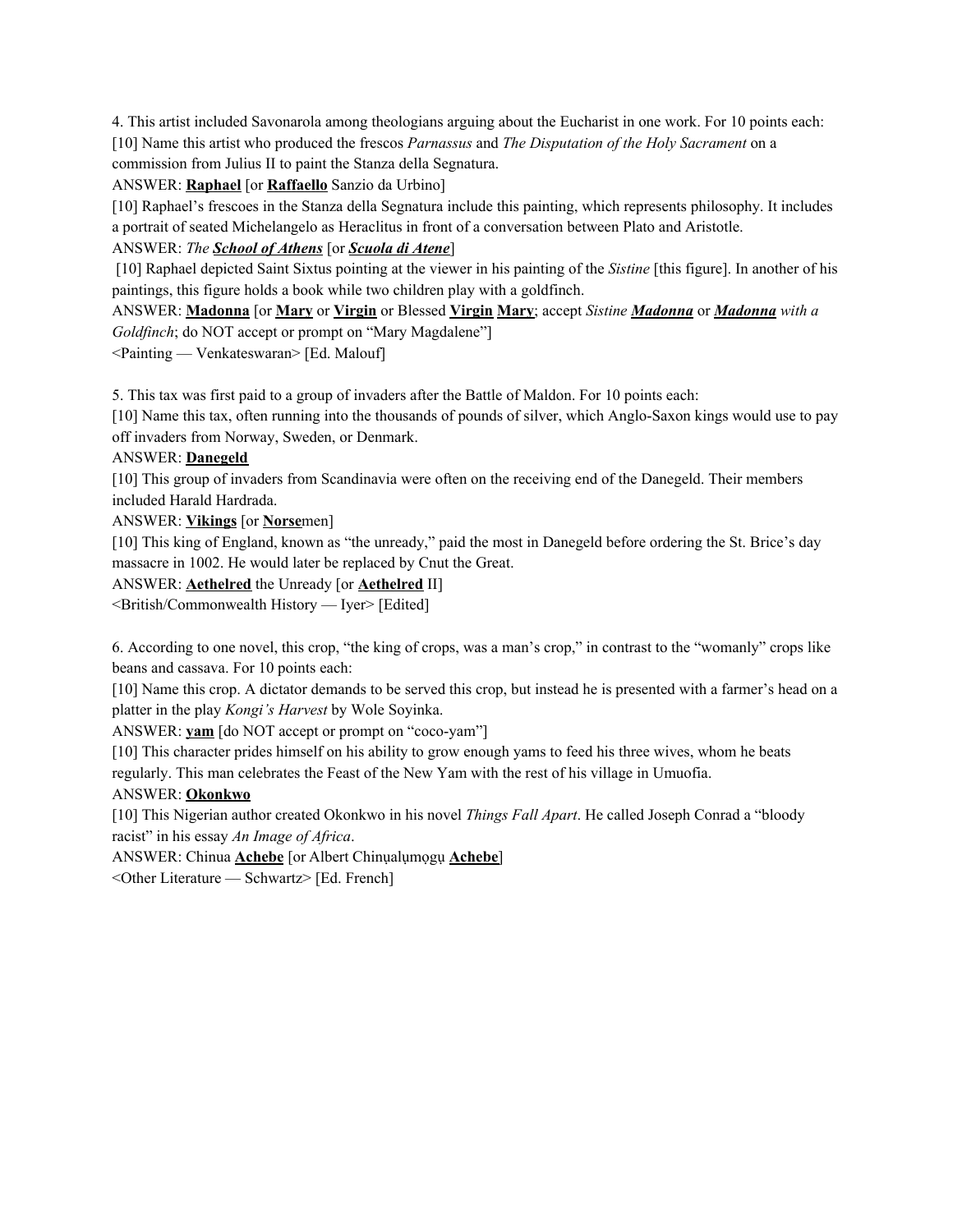7. This force provides the torque on an object rolling down an inclined plane. For 10 points each:

[10] Name this force. This force also provides the centripetal acceleration when a car rounds a corner.

ANSWER: **friction** [or **frictional** force; accept static **friction**]

[10] The magnitude of this force multiplied by the coefficient of friction *mu* is the magnitude of the friction force. A floor applies this force to things on it so that they don't fall through it.

ANSWER: **normal** force

[10] Friction is *not* this kind of force, because an object moving against friction loses energy in the form of heat.

ANSWER: **conservative** force [accept word forms like **conservativeness** or being **conservative**]

<Physics — Schwartz> [Ed. Gurazada]

8. This stage of development has not been passed if a person cannot tell that the volume in a glass has not changed after it has been poured into another container. For 10 points each:

[10] Name this stage of development, which is characterized by the manipulation of symbols and pretend play. It follows the sensorimotor stage.

ANSWER: **preoperational** stage [do NOT accept or prompt on "operational"]

[10] This Swiss psychologist described abilities like object permanence and the understanding of conservation in his four-stage model of development.

ANSWER: Jean **Piaget**

[10] Piaget's four stages of cognitive development describe these people, whose "attachment" to their mothers was described by Mary Ainsworth.

ANSWER: **children** [accept **babies** or **toddlers** or any answer indicating people younger than 13]

<Psychology — Schwartz> [Edited]

9. This building's design was based off the native *Hymenocallis* plant. For 10 points each:

[10] Name this Dubai skyscraper, which currently holds the world record for tallest building in the world.

ANSWER: **Burj Khalifa** [or **Burj Dubai**; prompt on Khalifa tower or Dubai tower**]**

[10] The Burj Khalifa was designed by Adrian Smith while he was at this architectural firm. Other projects by this firm include San Francisco International Airport and One World Trade Center.

#### ANSWER: **Skidmore, Owings, and Merrill** [or **SOM**]

[10] Skidmore, Owings, and Merrill employed Fazlur Khan when he developed the "bundled tube" design for this Chicago building. This former tallest building in the world used to be named for Sears.

ANSWER: **Willis** Tower

<Architecture — Gurazada/Malouf> [Ed. French]

10. This man was part of an intelligence division known as Knowlton's Rangers. For 10 points each:

[10] Name this American spy executed by the British during the Revolutionary War. This man is attributed the quote, "I only regret that I have but one life to lose for my country."

ANSWER: Nathan **Hale**

[10] Nathan Hale was executed in this U.S. city, which the British captured under William Howe in the Battle of Long Island. The Battle of Staten Island was a failed American attempt to take this city.

#### ANSWER: **New York** City [or **NYC**]

[10] Along with John Sullivan, this general was in charge of troops at the Battle of Long Island. This general is said to have ordered "Do not fire until you see the whites of their eyes" to his men at the battle of Bunker Hill.

ANSWER: Israel **Putnam**

<US History — Shahriar> [Ed. Iyer]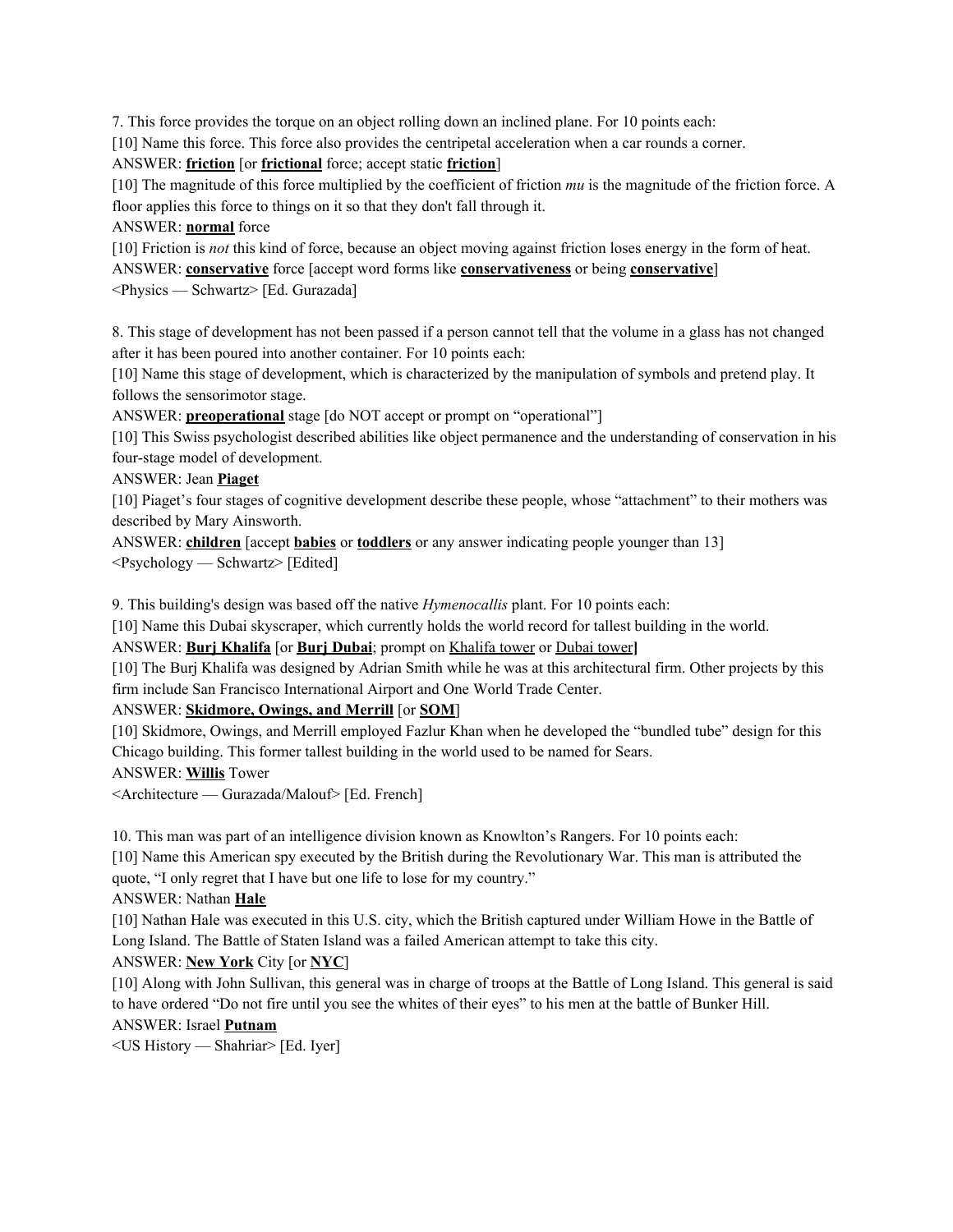11. This song ironically plays over shots of a plant eating a hummingbird and an alligator eating a duckling in a sequence from the first *Madagascar* film. For 10 points each:

[10] Name this song. A line from this song states, "The colors of the rainbow, so pretty in the sky / Are also on the faces of people going by."

#### ANSWER: "**What a Wonderful World**"

[10] The first recording of "What a Wonderful World" was performed by this jazz singer and trumpeter nicknamed "Satchmo." This musician is also known for covering Edith Piaf's "La Vie en Rose."

#### ANSWER: Louis **Armstrong** [or Louis Daniel **Armstrong**]

[10] This Hawaiian singer and ukulelist recorded a medley combining "What a Wonderful World" and "Somewhere Over the Rainbow." He died of obesity-related issues in 1997.

ANSWER: Israel **Kamakawiwo**ʻ**ole** (kah-MAH-kah-VEE-voh-OH-lay) [or Israel Kaʻanoʻi **Kamakawiwo**ʻ**ole** or **IZ** or **Bruddah Iz**]

<Pop Culture — French> [Edited]

12. Transformation of plants is generally accomplished using the "Ti" one of these things from *A. tumefaciens*. For 10 points each:

[10] Name these circular self-replicating pieces of DNA found in bacteria. Genes are usually transferred to bacteria using these things in transformation.

ANSWER: **plasmid**s [accept F-**plasmid** or **Ti**-plasmid or **bacterial artificial chromosome** or **BAC**; prompt on replicons; do NOT accept or prompt on "bacterial chromosomes" or "artificial chromosomes"]

[10] Cells can be made competent for transformation through a "shock" in which this quantity is temporarily increased. Warm-blooded organisms are able to regulate their internal value of this quantity.

ANSWER: **temp**erature [accept **heat** or **heat** shock]

[10] Plasmids for transformation often contain the gene for this protein, which acts as a reporter when exposed to a black light. This protein was discovered in the jellyfish *A. victoria*.

ANSWER: **green fluorescent** protein [or **GFP** or **avGFP**]

<Biology — Schwartz> [Ed. Gurazada]

13. This character throws scaldingly hot applesauce at Edgar Linton's face after Edgar insults his long hair. For 10 points each:

[10 Name this orphan who falls in love with Catherine Earnshaw. He is the landlord of Mr. Lockwood.

ANSWER: **Heathcliff**

[10] Heathcliff becomes a bitter man with many vicious dogs after Catherine's death in this novel by Emily Brontë. ANSWER: *Wuthering Heights*

[10] In *Wuthering Heights*, the title estate is surrounded by this infertile, hilly region, whose dangers mirror the doomed relationship between Cathy and Heathcliff. Their ghosts are seen walking across this region at the end of the novel.

ANSWER: the **moors** [or **moorland**]

<Long Fiction — Schwartz> [Edited]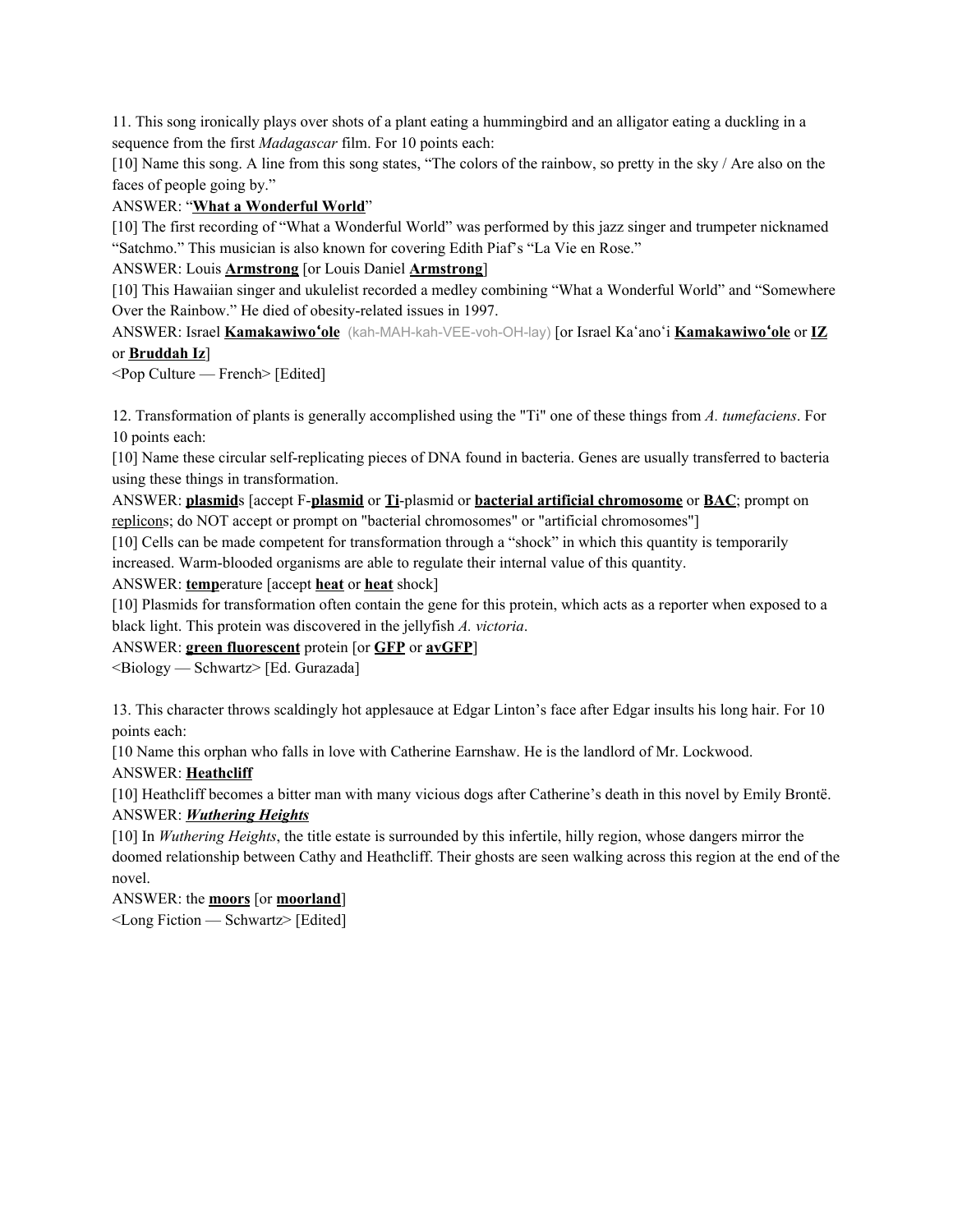14. The mural "My God, Help Me to Survive This Deadly Love" depicting Erich Honecker and Leonid Brezhnev kissing was painted on this structure. For 10 points each:

[10] Name this structure which fell after SED (S-E-D) spokesman Günter Schabowski (GIN-ter sha-BAO-ski) mistakenly said that a new travel law would be in effect "immediately, without delay."

#### ANSWER: **Berlin Wall** [or **Anti-Fascist Protection Rampart** or **Wall of Shame**]

[10] The Berlin Wall, which surrounded West Berlin, was constructed by this country to deter intellectuals from leaving it. It eventually reunified with its Western counterpart in 1990.

ANSWER: **East Germany** [or **German Democratic Republic,** or **GDR**, or **Deutsche Demokratische Republik** or

**DDR**; do NOT accept or prompt on "West Germany," "Federal Republic of Germany," or "Germany"]

[10] This East German secret police also attempted to prevent East German emigration. In 1990, its files were declassified and held in its namesake Records Agency.

ANSWER: **Stasi** [or **Ministry of State Security** or **State Security Service**]

<European History — Lin> [Edited]

15. For 10 points each, answer the following about equivalence relations:

[10] A relation is an equivalence relation if it is symmetric, transitive, and has this property. This property states that *a* equals *a* for any applicable *a*.

ANSWER: **reflexive** property [accept word forms such as **reflexivity**]

[10] The reflexive property of this equivalence relation appears in many elementary geometric proofs. Two geometric figures have this relation if their corresponding side lengths and angle measures are all equal.

ANSWER: **congruence** [accept word forms such as **congruent**]

[10] In abstract algebra, this relation forms an equivalence relation on a given class of algebraic structures. Two algebras have this relation if there is a bijective homomorphism from one to the other, which informally means that they have the same structure.

ANSWER: **isomorphic** [accept word forms such as **isomorphism**]

<Math — French> [Edited]

16. An Old Norse kenning for bad poetry is "the dung of the ancient" one of these animals. For 10 points each: [10] Name this animal. After drinking the mead of poetry, Odin escapes Suttung's lair by transforming into one of these animals.

ANSWER: **eagle** [or *ari* or *orn*; prompt on bird]

[10] To access the mead of poetry, Odin sneaks into Suttung's lair by transforming into one of these animals. An enormous one of these animals named Jörmundgandr encircles Midgard.

ANSWER: **snake** [or **serpent** or *ormr*; accept **sea serpent**]

[10] The mead of poetry was created by two of these beings from the blood of Kvasir, whom they murdered. Two of these beings named Brokk and Eitri created Freyr's boar Gullinbursti.

ANSWER: **dwarves** [or **dwarf** or *dvergr*; accept *svartálfar* or *myrkálfar* or **black elves** or **swarthy elves** or **dark elves** or **dusky elves** or **murky elves**; do NOT accept or prompt on "elves"]

<Mythology — French> [Edited]